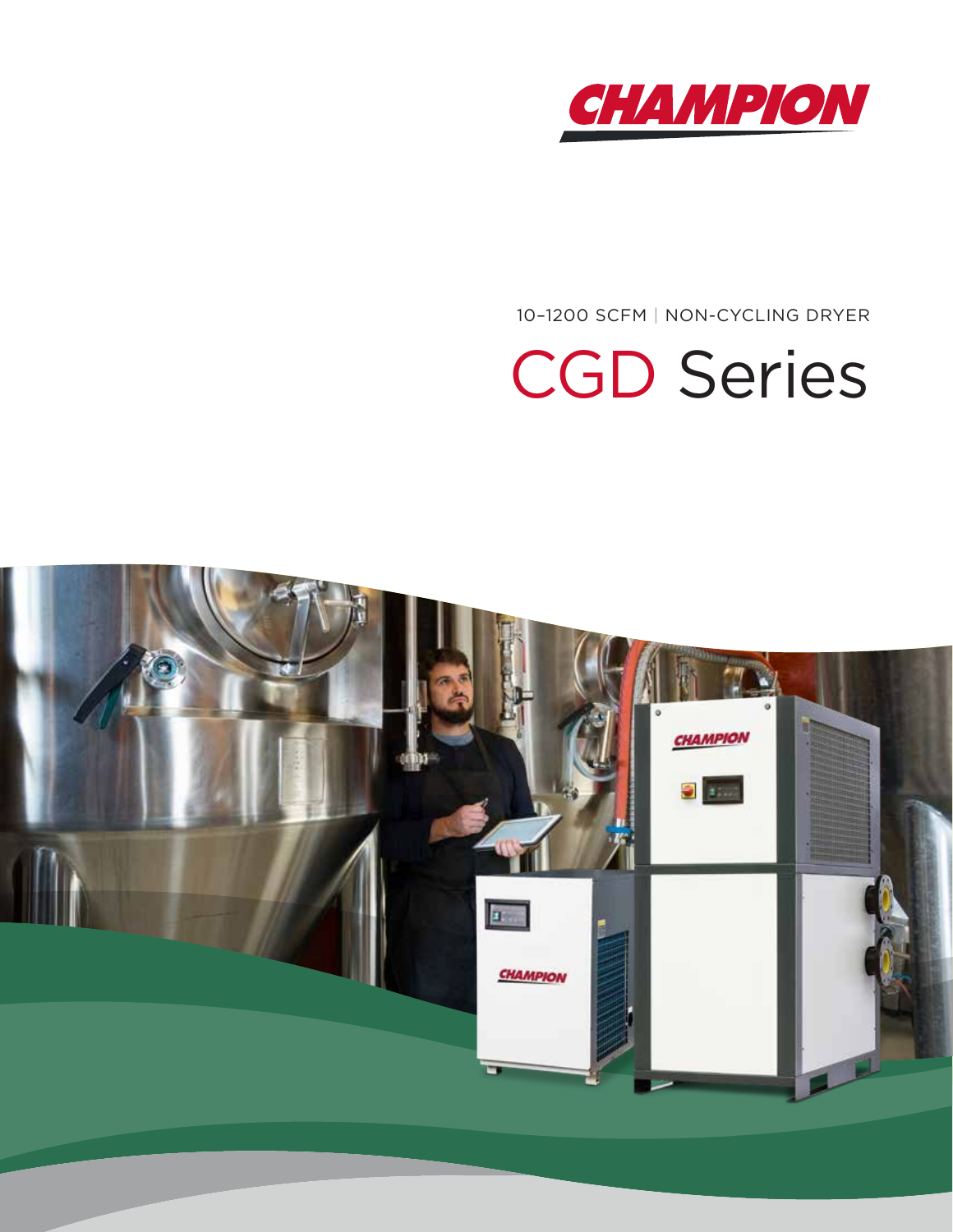### Refrigerated Global Design

CGD series refrigerated air dryers offer the perfect balance between technology and simplicity to dry compressed air systems to a stable ISO 8573-1 Air Quality, Class 4 to 5 pressure dew point.



#### Design Features

#### **CGD 10–50 SCFM**

- Smooth bore, copper tube-on-tube heat exchangers
- Centrifugal separator efficiently captures condensate
- Static condenser design provides trouble free, quiet operation
- Electronic drain valve

#### **CGD 75–1200 SCFM**

- Stainless steel, cross flow heat exchangers optimize heat transfer and service life
- Compact design saves floor space
- Stainless steel inlet/outlet connections to prevent corrosion
- Timed electric condensate drain
- Integral demister/separator



Copper "Tube-on-Tube" Heat Exchanger



Stainless Steel Demister/Separator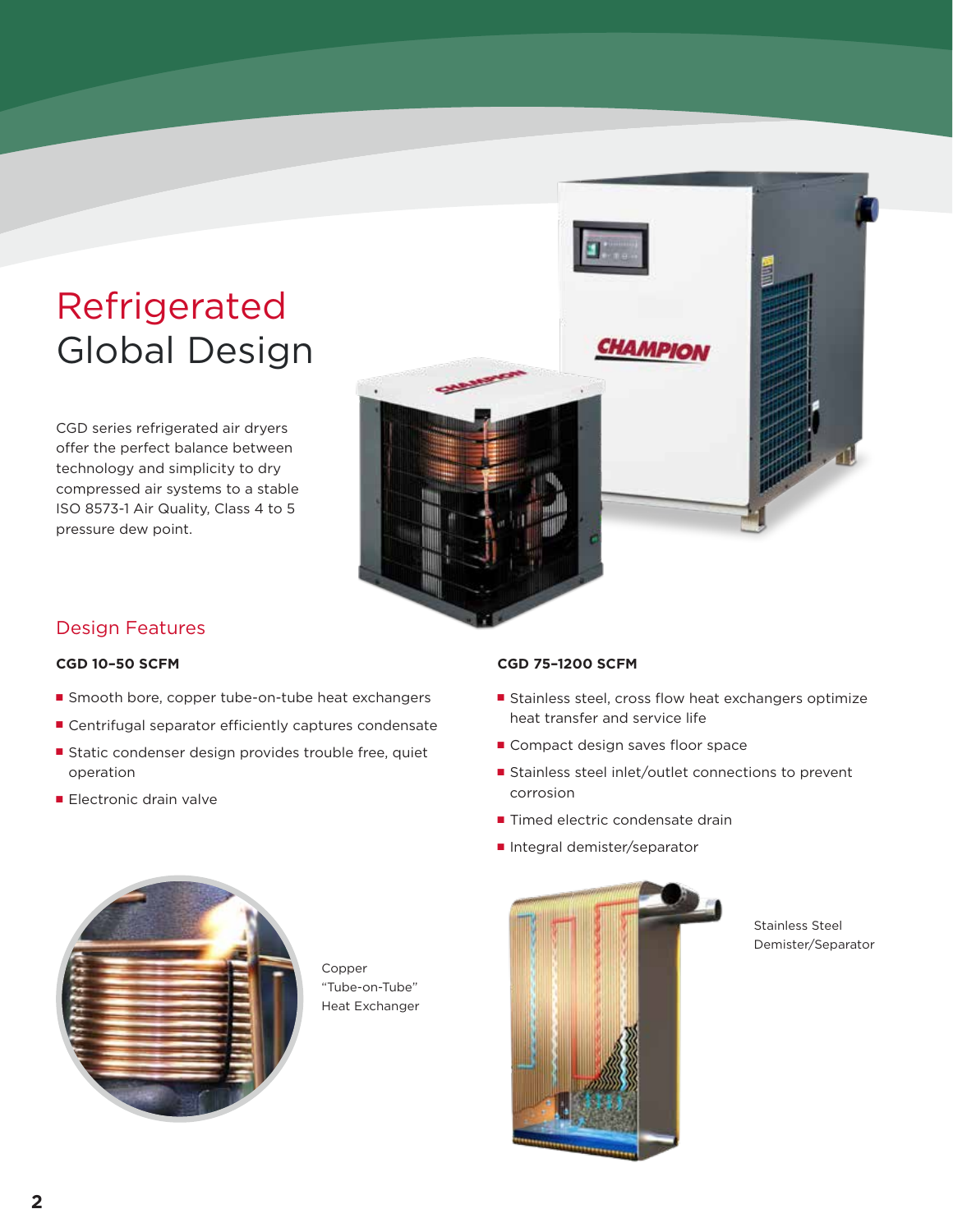### How it Works

### Refrigeration Circuit

A hermetically sealed refrigerant compressor (A) takes in evaporated refrigerant and compresses it to a higher pressure. The air cooled condenser (B) turns the high pressure gas into a high pressure refrigerant. An in-line filter dryer (C) removes contaminants from the high pressure refrigerant gas. A constant pressure valve (D) reduces the pressure and regulates the flow of refrigerant into the heat exchanger (E).

### Refrigerant is continuously  $circulated$  through the system  $\overline{C}$  Models Shown 75-1200 CFM



F

J



### Air Circuit

Warm, saturated compressed air enters the air to air heat exchanger (F) and is cooled by the exiting air. The precooled air (G) then enters the air to refrigerant heat exchangers and is further chilled causing water vapor to condense. Condensed moisture is collected from the air stream by an integral separator (H) with stainless steel demister. Liquid condensate is removed from the separator by a (I) high performance drain. Cold air is then reheated in the air-to-air heat exchanger (J) to eliminate pipe line sweat. Clean dry air exits (K) the dryer and is now conditioned for use.

Models Shown 75–1200 CFM

H

I

K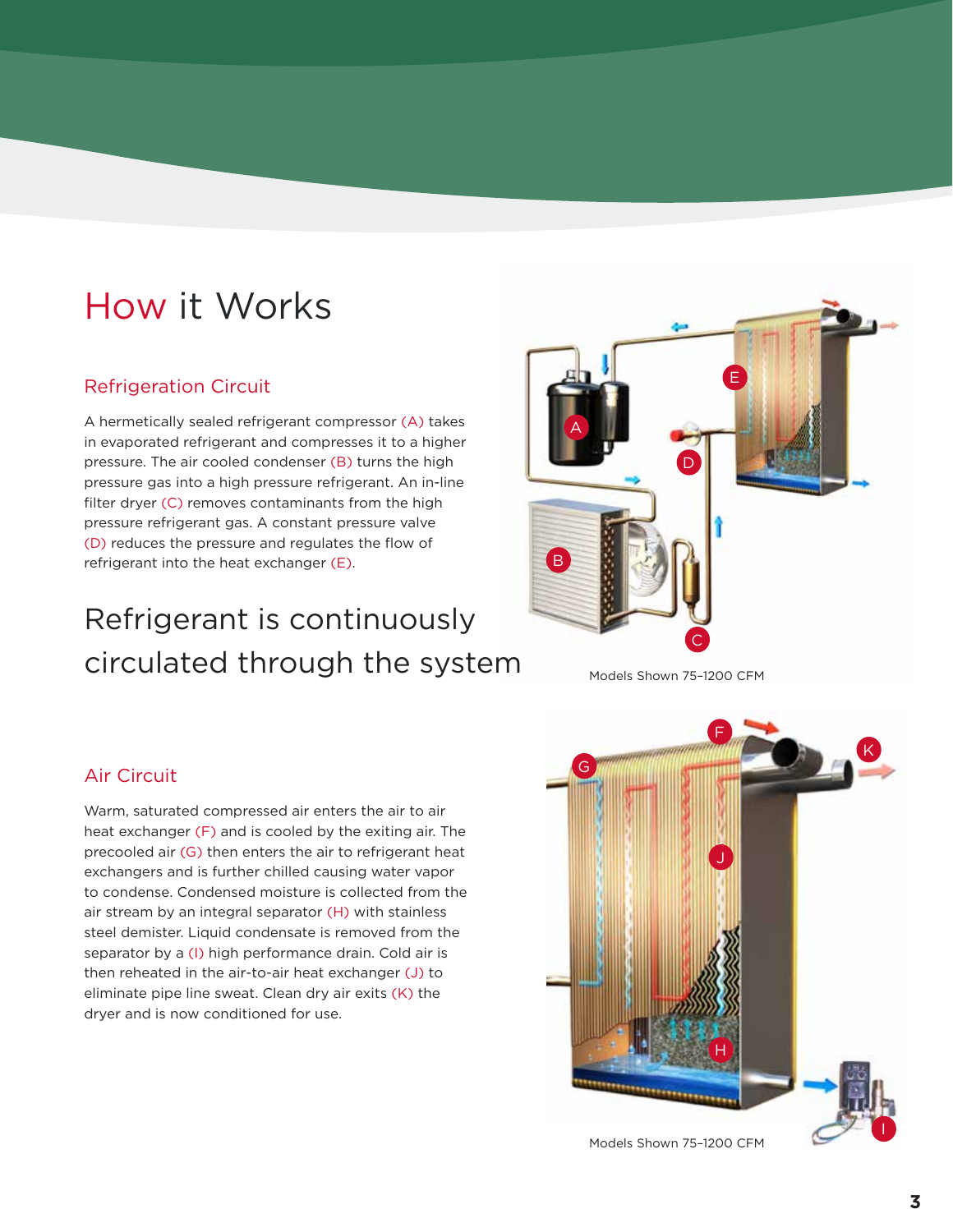### Value at its Best

### Efficient Condensate Management

- Increased calming zone and integral demister/separator captures liquid condensate and solid particles
	- Effectively removes condensate from 0–100% flow conditions without moisture carry-over
- Furnished with condensate drain
	- Electronic or timed electric (dependent on scfm range)

### Safety First – Environmentally Friendly

- Models 10-125 scfm CFC free R134A refrigerant
- Models 150-1200 scfm R407C refrigerant
- CSA approved

### Warranty Protection

- 2-Year Standard Warranty
- 3-Year Extended Warranty



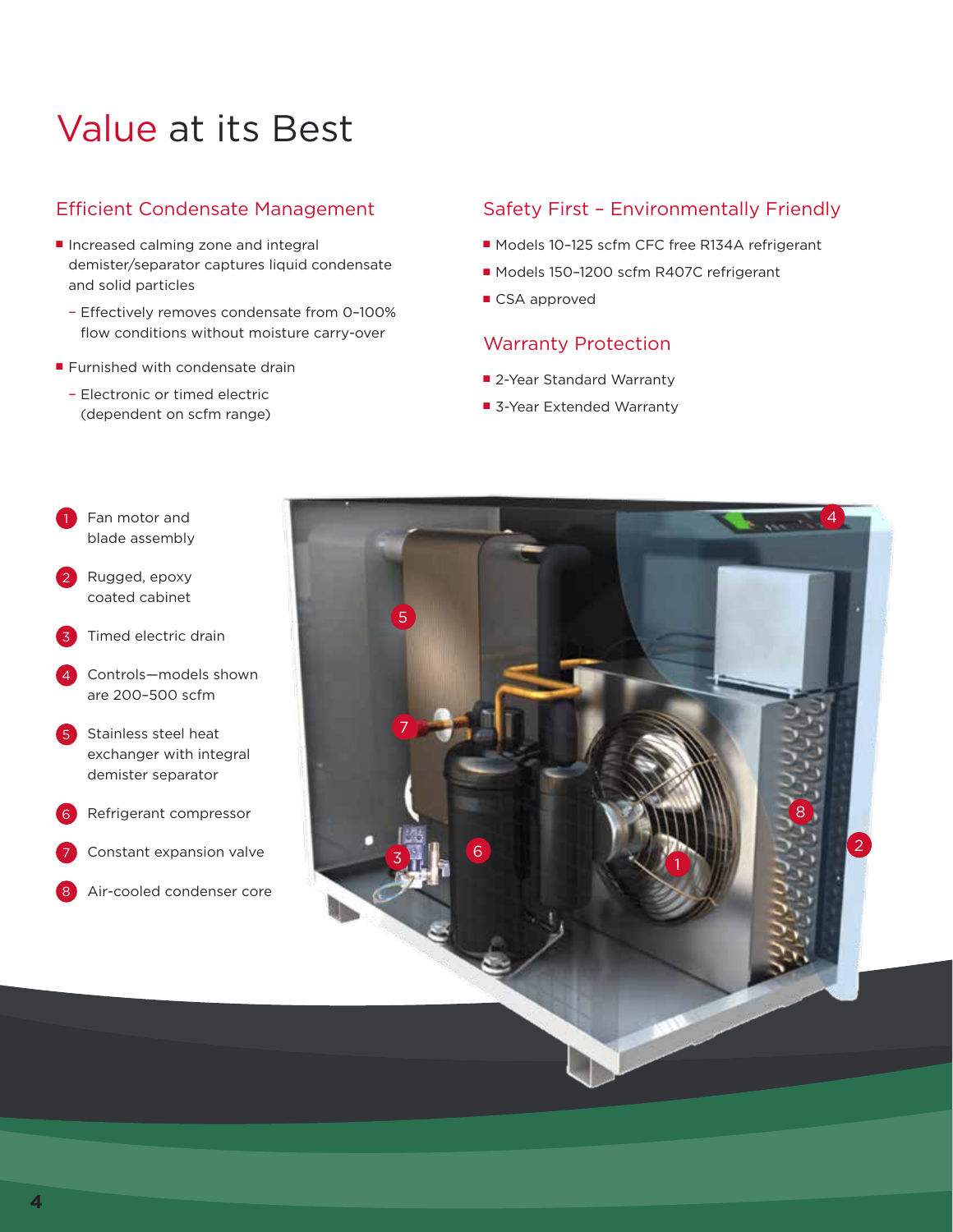### Take Control

### Models 10–150 SCFM

- Illuminated on/off switch
- Dew point temperature display to monitor inlet load conditions



### Models 200–1200 SCFM

- Illuminated on/off switch
- LED dew point temperature display
- EDV control
- Dry alarm contact
- Equipped with panel mounted drain timer control



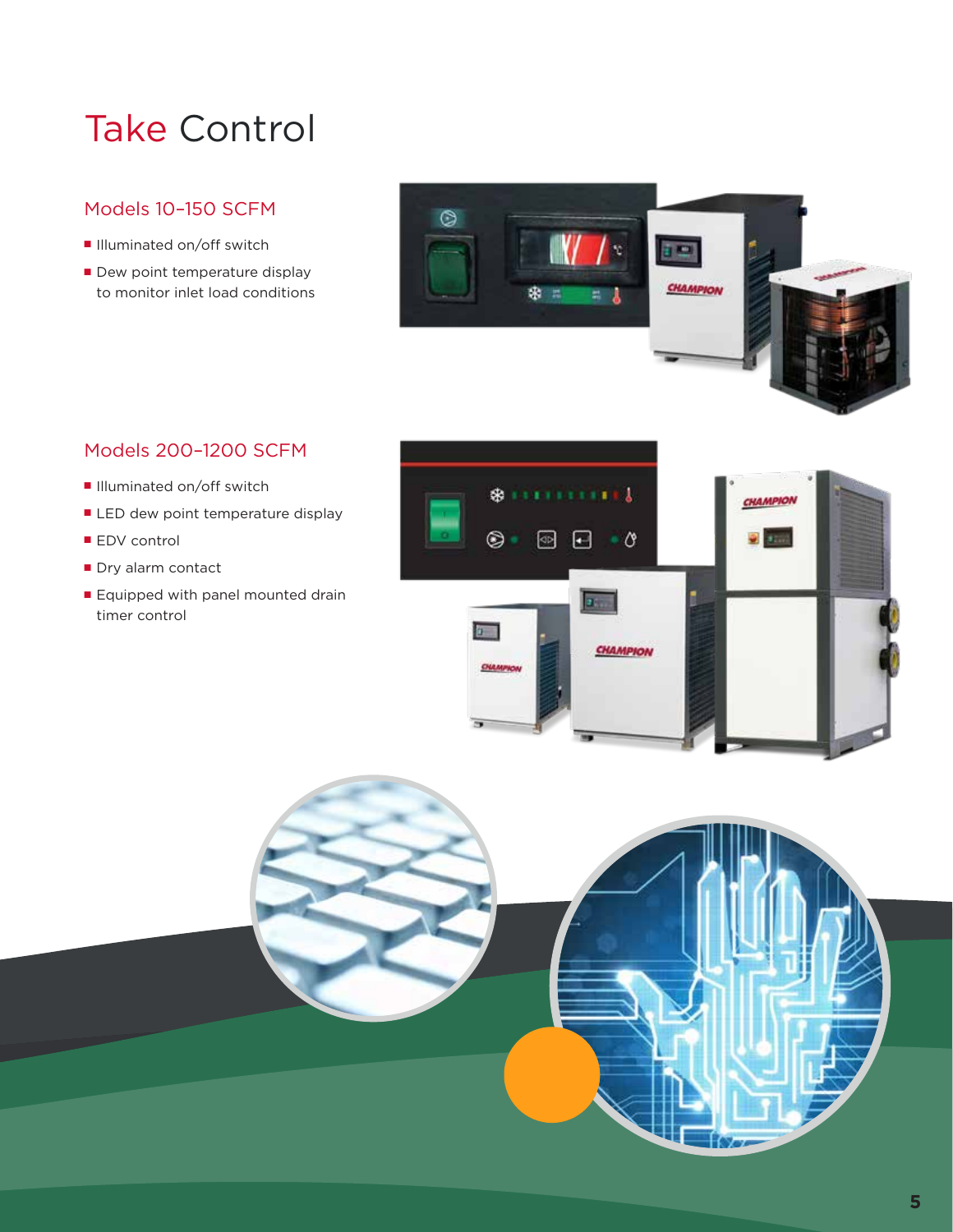### International Air Quality Class Standards

ISO 8573-1, the international standard for compressed air quality, defines the amount of contamination permissible in compressed air. The ISO standard identifies three primary forms of contamination: solid particles, water and oil contaminants. These forms are classified and assigned to a quality class, ranging from Class 0 being the highest purity level to a Class 6, which is the most relaxed level.

Gardner Denver's CGD series refrigerated air dryers provide dry compressed air at a stable ISO 8573-1 Air Quality Class 4 to 5 pressure dew point.





### Pre-Filtration Option

FIL Series—Grade C Filtration removes solids and oil contaminants from the air stream before entering the dryer.

#### **ISO Air Quality Class**

- Solids Class 2
- Remaining Oil Class 4
- Removes solids 1.0 micron & larger
- Remaining oil content 2.0 mg/m<sup>3</sup>

### After-Filtration Option

FIL Series—Grade E Filtration provides high efficiency oil removal protecting downstream equipment.

#### **ISO Air Quality Class**

- Solids Class 1
- Remaining Oil Class 1
- Removes 99.999+% of solids ≥ 0.01 micron
- Remaining oil content <  $0.01 \text{ mg/m}^3$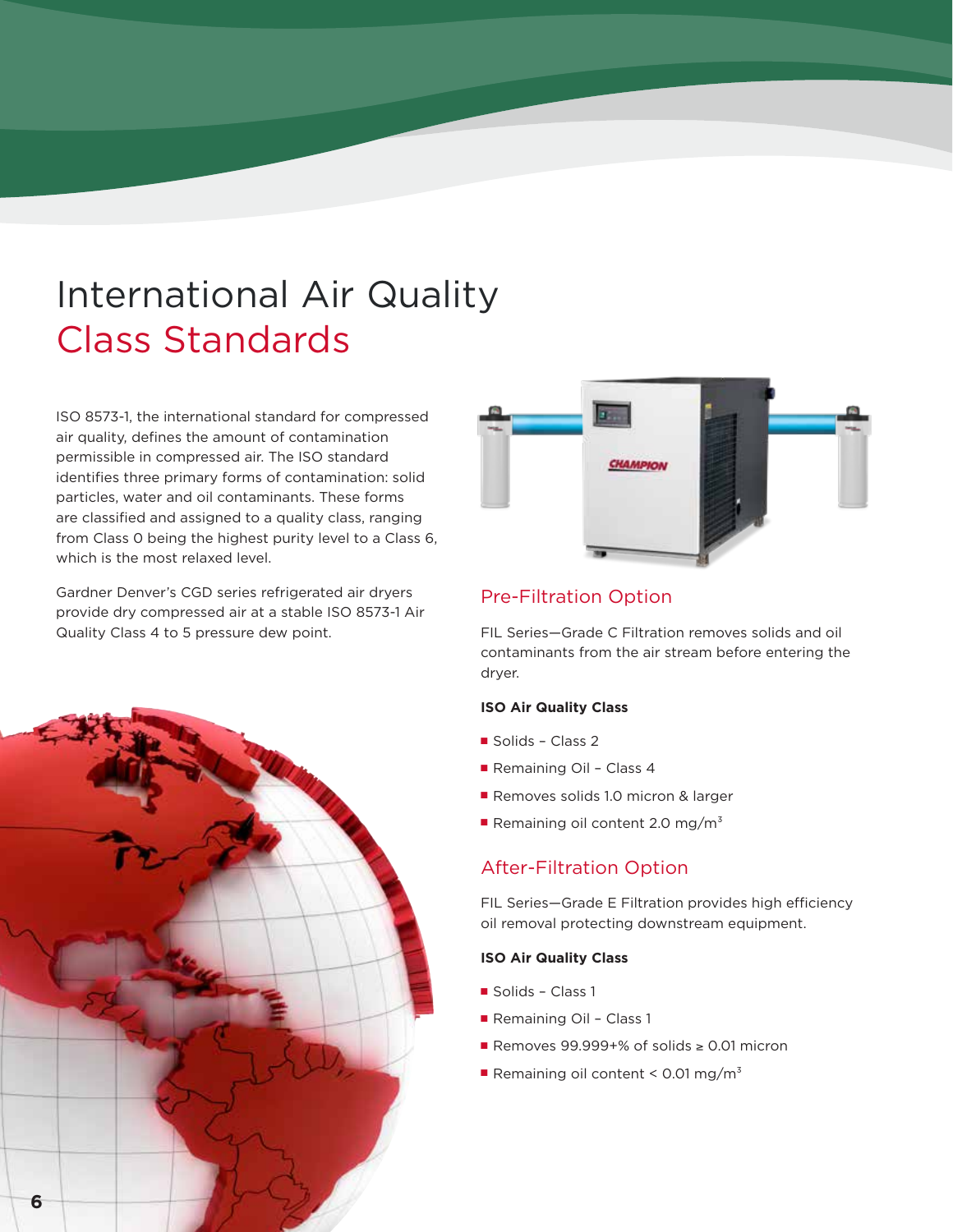### CGD SPECIFICATIONS

|              | <b>INLET FLOW</b> |                         | <b>PRESSURE</b> | <b>VOLTAGE</b>       | <b>DIMENSIONS</b> |           |              |           |              |           |                    | IN/OUT             | <b>POWER</b>       | <b>WEIGHT</b> |
|--------------|-------------------|-------------------------|-----------------|----------------------|-------------------|-----------|--------------|-----------|--------------|-----------|--------------------|--------------------|--------------------|---------------|
| <b>MODEL</b> |                   |                         | <b>DROP</b>     |                      | <b>HEIGHT</b>     |           | <b>WIDTH</b> |           | <b>DEPTH</b> |           | <b>REFRIGERANT</b> | <b>CONNECTIONS</b> | <b>CONSUMPTION</b> |               |
|              |                   | SCFM NM <sup>3</sup> /H | <b>PSI</b>      |                      | IN.               | <b>MM</b> | IN.          | <b>MM</b> | IN.          | <b>MM</b> |                    | <b>NPT</b>         | <b>KW</b>          | <b>LBS</b>    |
| CGD10A1      | 10                | 16                      | 2.3             | 115/1/60             | 15                | 381       | 13           | 330       | 13           | 330       |                    | 3/8" OD            | 0.21               | 64            |
| CGD15A1      | 15                | 25                      | 2.5             |                      | 15                | 381       | 13           | 330       | 13           | 330       |                    | 3/8" OD            | 0.24               | 69            |
| CGD25A1      | 25                | 42                      | 2.7             |                      | 22                | 558       | 16           | 406       | 15           | 381       |                    | $\frac{3}{4}$ "    | 0.47               | 88            |
| CGD35A1      | 35                | 59                      | 2.9             |                      | 22                | 558       | 16           | 406       | 15           | 381       | R 134a             | $\frac{3}{4}$ "    | 0.47               | 92            |
| CGD50A1      | 50                | 84                      | 2.9             |                      | 22                | 558       | 20           | 508       | 20           | 508       |                    | $\frac{3}{4}$ "    | 0.63               | 101           |
| CGD75A1      | 75                | 127                     | 2.5             |                      | 24                | 609       | 15           | 381       | 33           | 838       |                    | 1 <sup>n</sup>     | 0.52               | 123           |
| CGD100A1     | 100               | 170                     | 3.3             |                      | 24                | 609       | 15           | 381       | 33           | 838       |                    | 1 <sup>''</sup>    | 0.65               | 129           |
| CGD125A1     | 125               | 212                     | 3.7             |                      | 24                | 609       | 15           | 381       | 33           | 838       |                    | 1 <sup>''</sup>    | 0.68               | 135           |
| CGD150A1     | 150               | 255                     | 3.0             |                      | 21                | 533       | 13           | 330       | 30           | 762       |                    | 1"                 | 1.11               | 161           |
| CGD200A4     | 200               | 340                     | 2.6             | 460/3/60             | 30                | 762       | 20           | 493       | 37           | 932       | R 134a             | $1\frac{1}{2}$     | 1.42               | 183           |
| CGD250A4     | 250               | 424                     | 2.8             | 460/3/60<br>460/3/60 | 30                | 762       | 20           | 493       | 37           | 932       | R 134a             | $1\frac{1}{2}$     | 1.98               | 211           |
| CGD300A4     | 300               | 509                     | 3.1             |                      | 32                | 812       | 20           | 493       | 44           | 1112      | R 134a             | $1\frac{1}{2}$     | 2.05               | 219           |
| CGD400A4     | 400               | 680                     | 2.5             |                      | 30                | 762       | 21           | 787       | 38           | 965       | R 134a             | 2 <sup>n</sup>     | 2.5                | 232           |
| CGD500A4     | 500               | 849                     | 3.0             |                      | 32                | 812       | 22           | 558       | 48           | 1218      | R 407c             | 2 <sup>n</sup>     | 3.18               | 328           |
| CGD600A4     | 600               | 1019                    | 3.7             | 460/3/60             | 32                | 812       | 22           | 558       | 50           | 1270      |                    | 2 <sup>n</sup>     | 3.8                | 353           |
| CGD600W4     | 600               | 1019                    | 3.7             |                      | 32                | 812       | 22           | 558       | 50           | 1270      |                    | 2 <sup>n</sup>     | 3.8                | 353           |
| CGD800A4     | 800               | 1359                    | 2.8             |                      | 59                | 1450      | 30           | 762       | 42           | 1067      |                    | 3" FLG             | 5.4                | 687           |
| CGD800W4     | 800               | 1359                    | 2.8             |                      | 59                | 1450      | 30           | 762       | 42           | 1067      |                    | 3" FLG             | 5.4                | 687           |
| CGD1000A4    | 1000              | 1699                    | 2.9             |                      | 64                | 1626      | 29           | 737       | 45           | 1143      |                    | 4" FLG             | 6.6                | 786           |
| CGD1000W4    | 1000              | 1699                    | 2.9             |                      | 64                | 1626      | 29           | 737       | 45           | 1143      |                    | 4" FLG             | 6.6                | 786           |
| CGD1200A4    | 1200              | 2038                    | 3.9             |                      | 64                | 1626      | 29           | 737       | 45           | 1143      |                    | 4" FLG             | 8.66               | 810           |
| CGD1200W4    | 1200              | 2038                    | 3.9             |                      | 64                | 1626      | 29           | 737       | 45           | 1143      |                    | 4" FLG             | 8.66               | 810           |

Maximum Inlet Air Temperature: 120°F (49°C) Maximum Operating Pressure: 250 psig (Models CGD25–50), 232 psig (Models CGD75–500). Above conditions tested at 100°F inlet air temperature, 100% saturated inlet air, 100 psig operating pressure and 100°F ambient air temperature.

### OPERATING CONDITIONS

| <b>MODEL</b>   | <b>MAX INLET</b><br><b>AIR PRESSURE</b> |             | <b>MIN INLET</b><br><b>AIR PRESSURE</b> |             | <b>MAX INLET</b><br>AIR TEMPERATURE |              | <b>MIN INLET</b><br>AIR TEMPERATURE |                | <b>MAX AMBIENT</b><br><b>AIR TEMPERATURE</b> |     | <b>MIN AMBIENT</b><br>AIR TEMPERATURE |    |
|----------------|-----------------------------------------|-------------|-----------------------------------------|-------------|-------------------------------------|--------------|-------------------------------------|----------------|----------------------------------------------|-----|---------------------------------------|----|
| <b>SCFM</b>    | <b>PSIG</b>                             | <b>BARG</b> | <b>PSIG</b>                             | <b>BARG</b> | °F                                  | $^{\circ}$ C | °F                                  | $^{\circ}$ C   | l°F.                                         | l°C | PF.                                   | °€ |
| $5 - 10$ to 50 | 250                                     | 17          | 30                                      | 2           | 120                                 | 49           | 40                                  | 4              | 110                                          | 43  | 45                                    |    |
| 75-500         | 232                                     | 16          | 10                                      |             | 120                                 | 49           | 40                                  | $\overline{4}$ | 110                                          | 43  | 45                                    |    |
| 600-1200       | 232                                     | 16          | 43                                      | 3           | 120                                 | 49           | 45                                  |                | 110                                          | 43  | 34                                    |    |

### CAPACITY CORRECTION FACTORS

To adjust the dryer capacity for non-standard conditions, use the Capacity Correction Factors (multipliers) from the tables below. **Sizing Example:** What is the capacity of an CGD100 at 100°F inlet air temperature, 150 psig working pressure and 110°F ambient air temperature? **Answer:** 100 scfm (rated flow from CGD specifications table) × 1.08 (correction factor for inlet air temperature, table 1) × 0.94 (correction factor for ambient air temperature, table 2) = 102 scfm

|             | <b>INLET AIR PRESSURE</b> |           | INLET AIR TEMPERATURE |      |            |  |  |
|-------------|---------------------------|-----------|-----------------------|------|------------|--|--|
| <b>PSIG</b> | <b>BARG</b>               | 90°F/32°C | 100°F/38°C 110°F/43°C |      | 120°F/49°C |  |  |
| 80          | 5.6                       | 1.19      | 0.95                  | 0.77 | 0.63       |  |  |
| 100         | 6.9                       | 1.25      | $\mathbf{1}$          | 0.82 | 0.68       |  |  |
| 125         | 8.6                       | 1.3       | 1.05                  | 0.86 | 0.72       |  |  |
| 150         | 10.3                      | 1.34      | 1.08                  | 0.9  | 0.75       |  |  |
| 175         | 12.1                      | 1.37      | 1.11                  | 0.92 | 0.78       |  |  |
| 200         | 13.8                      | 1.39      | 1.14                  | 0.95 | 0.8        |  |  |
| 250         | 17.2                      | 1.43      | 1.17                  | 0.98 | 0.83       |  |  |

| <b>AMBIENT AIR</b><br><b>TEMPERATURE</b> | 80°F/27°C | $90^{\circ}$ F/32°C | $100^{\circ}$ F/38°C | $110°$ F/43°C |  |
|------------------------------------------|-----------|---------------------|----------------------|---------------|--|
| Multiplier                               |           | 1.06                |                      | በ 94          |  |